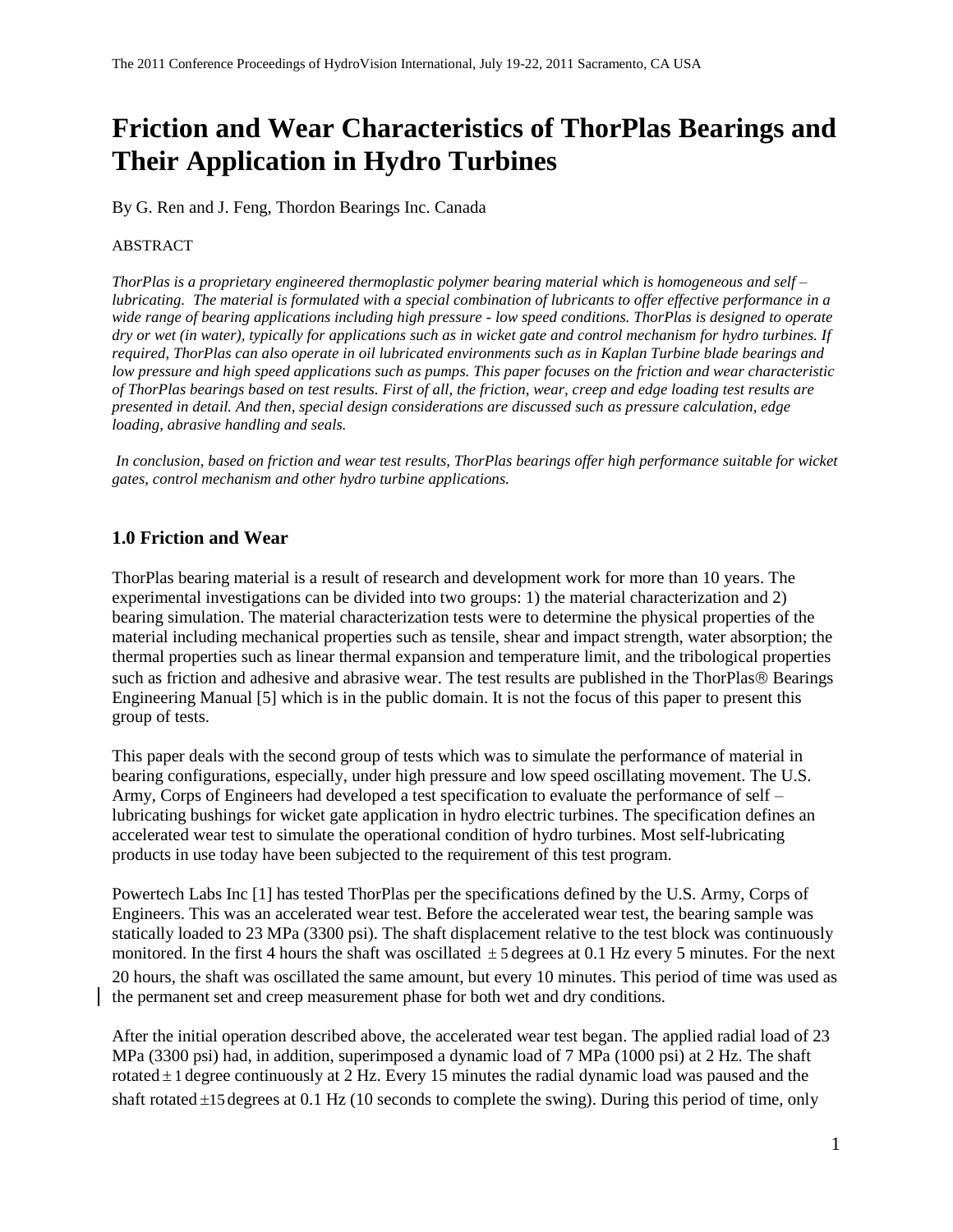static radial load (23 MPa) was applied. The testing ran for a minimum 120 hours for both wet and dry. This test duration under the loading condition described above approximately represents 13 years of actual service life of a typical turbine [8].

The stainless steel 17- 4 PH shaft was 127/126.97 mm in diameter with a hardness of RC40. Surface finish was  $R_a = 0.4 \,\mu m$ . The ThorPlas bushing with a 4.68 mm thick wall thickness was installed into a steel shell. The measured coefficient of friction was shown on Fig -1a & b.



The result indicates that the coefficient of friction under wet condition was slightly higher than dry. The reason for this is not conclusive. A Scanning Electron Microscopy (SEM) coupled with an Energy Dispersive X-ray Analysis (EDX) was performed by University of Toronto [6] to analyze the molecule concentration of lubricant on the surface of the samples under new and worn conditions after testing. It showed that the amount of one of the solid lubricants was reduced. However, the overall concentration of this lubricant was still higher than required. This might partially explain the higher wet friction, but more investigation is required to confirm this. In contrary to the friction, the wear level observed under wet condition was much lower than dry. The measured adhesive wear (unadjusted) is demonstrated in Fig-2a and 2b below:







In Fig -2b, after making the initial displacement zero, the calculated wear rate for wet test was actually lower than dry condition. The average adhesive wear during 100 hours was 0.08 mils (1 mil = 0.001 inch)

2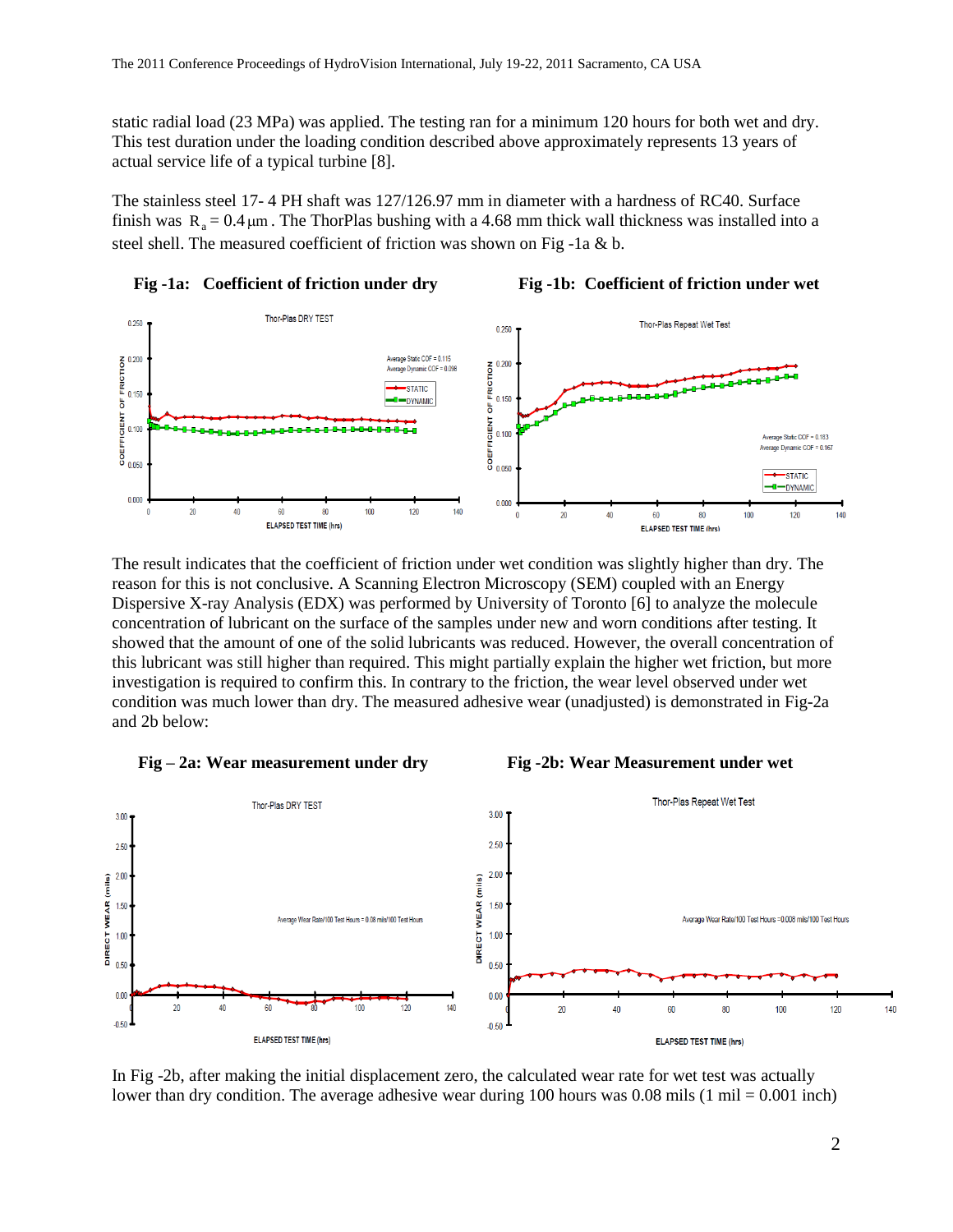for dry while it was 0.008 mils for wet. According to report [8], the 100 hours testing is approximately equal to 3.98 miles travel which is 6405 meters. Based on this traveling distance and bearing static pressure, the wear factor (as defined later section of this paper) is  $1.378 \times 10^{-11}$  (mm<sup>2</sup>/N) for dry operation.

From Fig -1b, it was unclear whether the increasing trend of friction would continue or level off after certain period of time in wet condition. Evidences during ThorPlas wet testing at PowerTech seemed to suggest that although cooling fluid was introduced into the shaft to reduce heat during the much accelerated test, cooling appeared to be less efficient in wet test, possibly due to the effect from water present between the shaft and bearing. To remove the concern about the possible continuing increase in friction with time in water, Thordon performed its own testing using the High Pressure Oscillating Motion (HPOM) test rig [7], under nearly identical loading and oscillating conditions, but extended the testing time to 240 hrs (simulating over 25 years of service life based on typical cycles for wicket-gate bearings). As shown in Fig-3 and from repeating tests, it was observed that friction increased only at early times before reaching its equilibrium and then became stabilized around 0.13 (or 0.12 after tare correction) throughout the duration of test.



The friction and wear characteristic of ThorPlas bearings was re-confirmed by another independent test. This was performed by Luleå University of Technology in Sweden [3]. The test was implemented on a test rig to simulate the wicket gate bearing operation in hydro turbines. The bearing was loaded from 45 MPa to 90 MPa. The maximum sliding speed was 5.4 mm/s. Test condition was dry with air cooling to shaft and bearing. The shaft material was stainless steel 2377 with a surface finish  $R_a \approx 0.4 \mu m$ . The coefficient of friction was measured from 0.05 to 0.08 (see Fig - 4). The coefficient of friction showed a general trend of reduction as pressure increased. Under pressure of 45 MPa, the coefficient of friction rose slightly with time after commencement of test and then went down thereafter while it showed a clear reduction over time for higher pressure.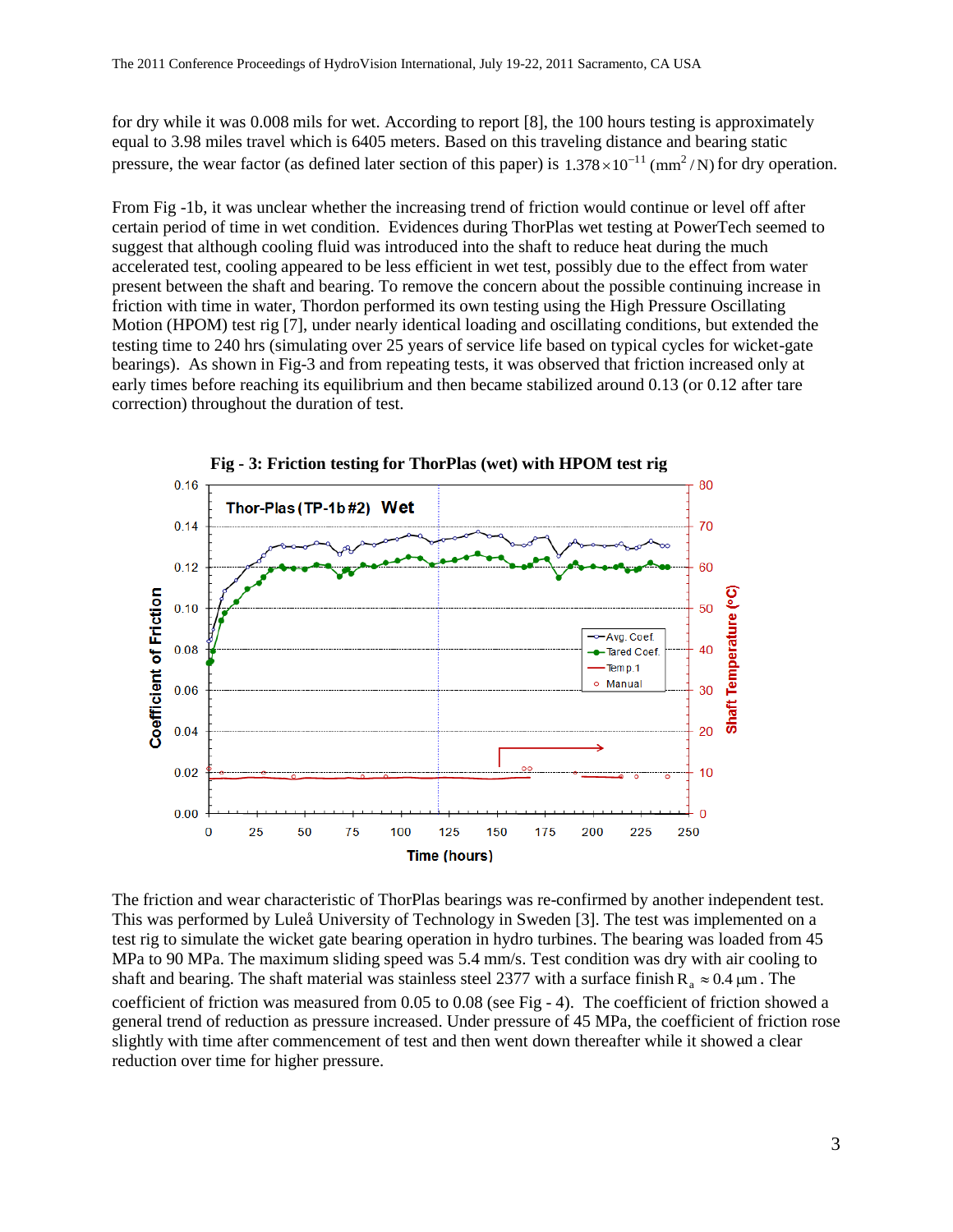

 **Fig – 4: Coefficient of Friction reduces with time and increased pressure Coefficient of Friction** 

The bearing wear and operational cycles were measured for each pressure level. The result is summarized in Table -1. Based on adhesive wear measurement of the same test, a wear factor can be calculated. The wear factor is defined based on the wear law in common practice:

$$
\Delta = \mathbf{k} \cdot \mathbf{p} \cdot \mathbf{L} \tag{1}
$$

Where:  $k = \text{Wear factor} (\text{mm}^2/N)$ 

 $\Delta$  = Measured wear (mm)

 $p =$  Bearing Pressure (N/mm<sup>2</sup>)

 $L =$ Traveling distance (mm)

With using measured wear data and reversing equation (1), the wear factor is calculated:

$$
k = \frac{\Delta}{p \times L} \tag{2}
$$

Based on the variables listed above, the dimension of wear factor is  $(\text{mm}^2/N)$ . The calculated wear factor is listed in Table -1 and also represented in Fig - 5. It is clear that the wear factor increases with increasing bearing pressure and follows approximately an exponential function of bearing pressure. The calculated wear factor by equation (2) is very important for engineering because it comes directly from measurement of the bearing. With help of these data, design engineers are able to estimate the potential wear by knowing bearing pressure and traveling distance.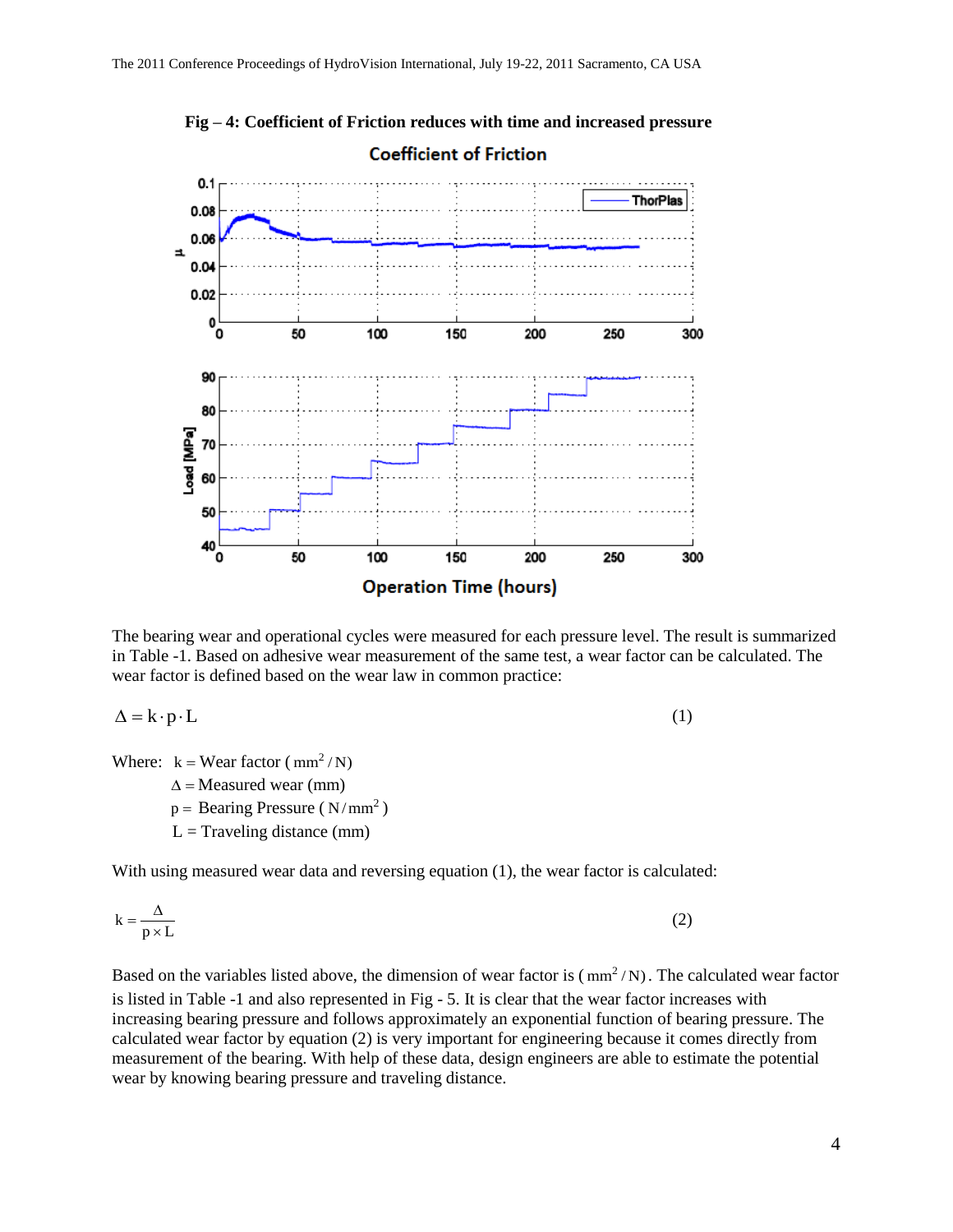| <b>Pressure</b><br>(MPa) | Wear<br>(mm) | <b>Cycles</b> | <b>Travel Distance</b><br>(mm) | <b>Wear Factor</b><br>$\left(\text{mm}^2/\text{N}\right)$ |
|--------------------------|--------------|---------------|--------------------------------|-----------------------------------------------------------|
| $20*$                    | 0.005        | 10000         | 1466000                        | $1.7053 \times 10^{-10}$                                  |
| $23**$                   | 0.00203      | N/A           | 6405000                        | $0.1378 \times 10^{-10}$                                  |
| 45                       | 0.00004      | 1350          | 197910                         | $0.0450 \times 10^{-10}$                                  |
| 50                       | 0.004658     | 820           | 120212                         | $7.7490 \times 10^{-10}$                                  |
| 55                       | 0.00092      | 560           | 82096                          | $2.0376 \times 10^{-10}$                                  |
| 60                       | 0.00384      | 830           | 121678                         | $5.2597 \times 10^{-10}$                                  |
| 65                       | 0.01095      | 980           | 143668                         | $11.7258 \times 10^{-10}$                                 |
| 70                       | 0.0069       | 760           | 111416                         | $8.8471 \times 10^{-10}$                                  |
| 75                       | 0.0104       | 1280          | 187648                         | $7.3897 \times 10^{-10}$                                  |
| 80                       | 0.0121       | 800           | 117280                         | $12.8965 \times 10^{-10}$                                 |
| 85                       | 0.0163       | 800           | 117280                         | $16.3510 \times 10^{-10}$                                 |
| 90                       | 0.0367       | 1250          | 183250                         | $22.2525 \times 10^{-10}$                                 |
|                          |              |               |                                |                                                           |

Table - 1: Measured Adhesive Wear and Wear Factor (Dry)

\* Based on a separate test program with exactly same test rig configuration

\*\* Based on PowerTech test [1]



**Fig – 5: Wear factor as function of bearing pressure** 

# **2.0 Creep Test in Bearing Configuration**

Creep is a condition whereby bearings continuously deform over a long period of time under a constant load. Engineering practice brings out the question if ThorPlas bearings would deform excessively over a long period of time under high pressure condition. The best method to answer this question is to test the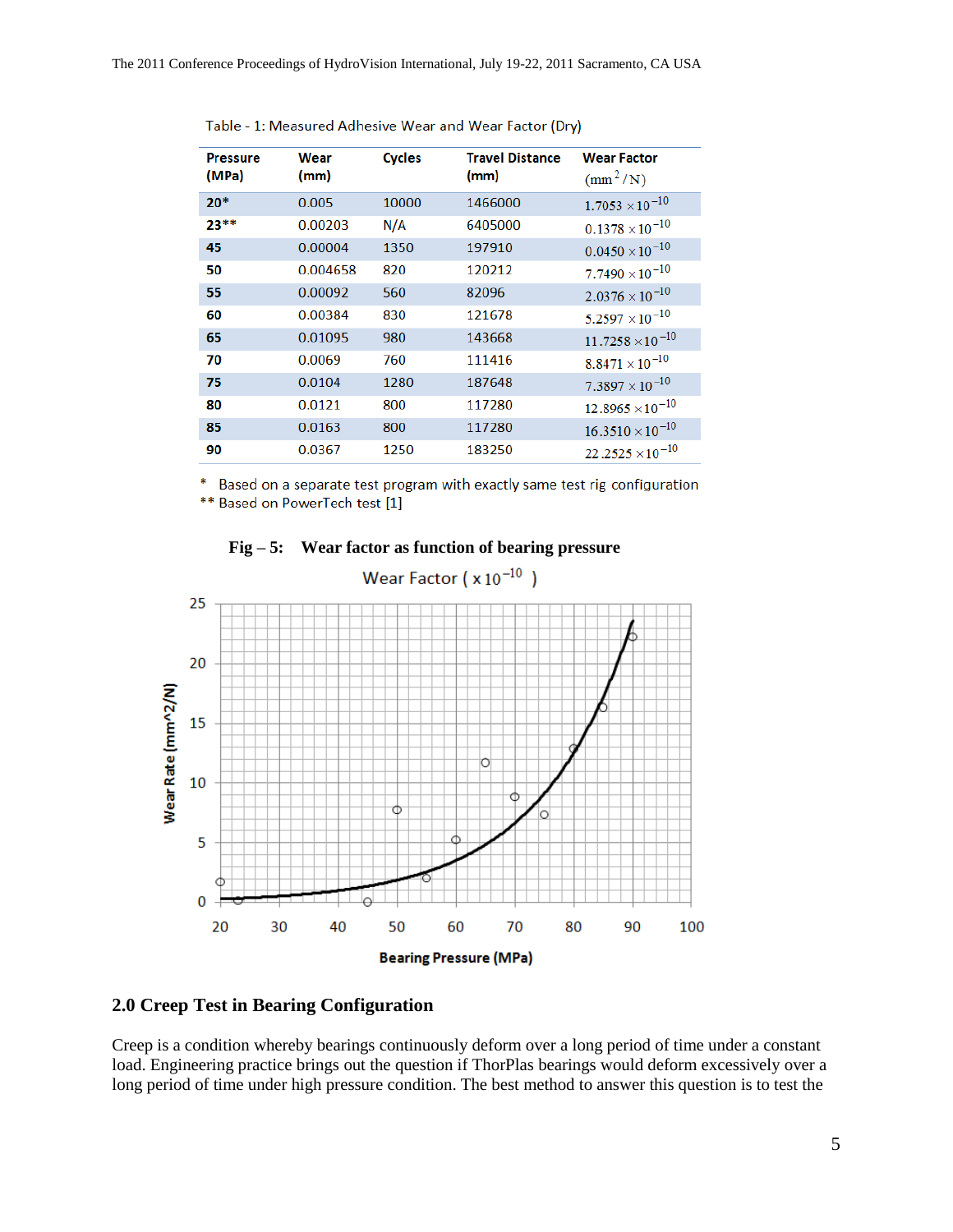actual bearing under simulated load conditions. Powertech Inc has performed a test by directly loading eight bearing halves in tandem [2].



**Fig – 6: Schematic of Creep Test Rig**





A special test rig was constructed for the test holding eight test samples in the form of half bearing in tandem between housing and shaft blocks. A hydraulic cylinder was used to apply load to the blocks. The total movement of eight samples was monitored with two SKF CMSS65 eddy current displacement transducers. Fig – 6 schematically shows the work principle of the rig. The bearing pressure was controlled constantly at 55 MPa (8000 psi). The test lasted 360 days (1 year). Fig  $-7$  shows the total displacement recorded over the year. The measurement was the total amount of creep for all eight bearing halves. It is reported that the total displacement was 0.58 mils (0.0147 mm) [2]. If divided by 8 bearing halves, the amount of creep for each bearing half is 0.073 mils (0.00184 mm). The wall thickness of each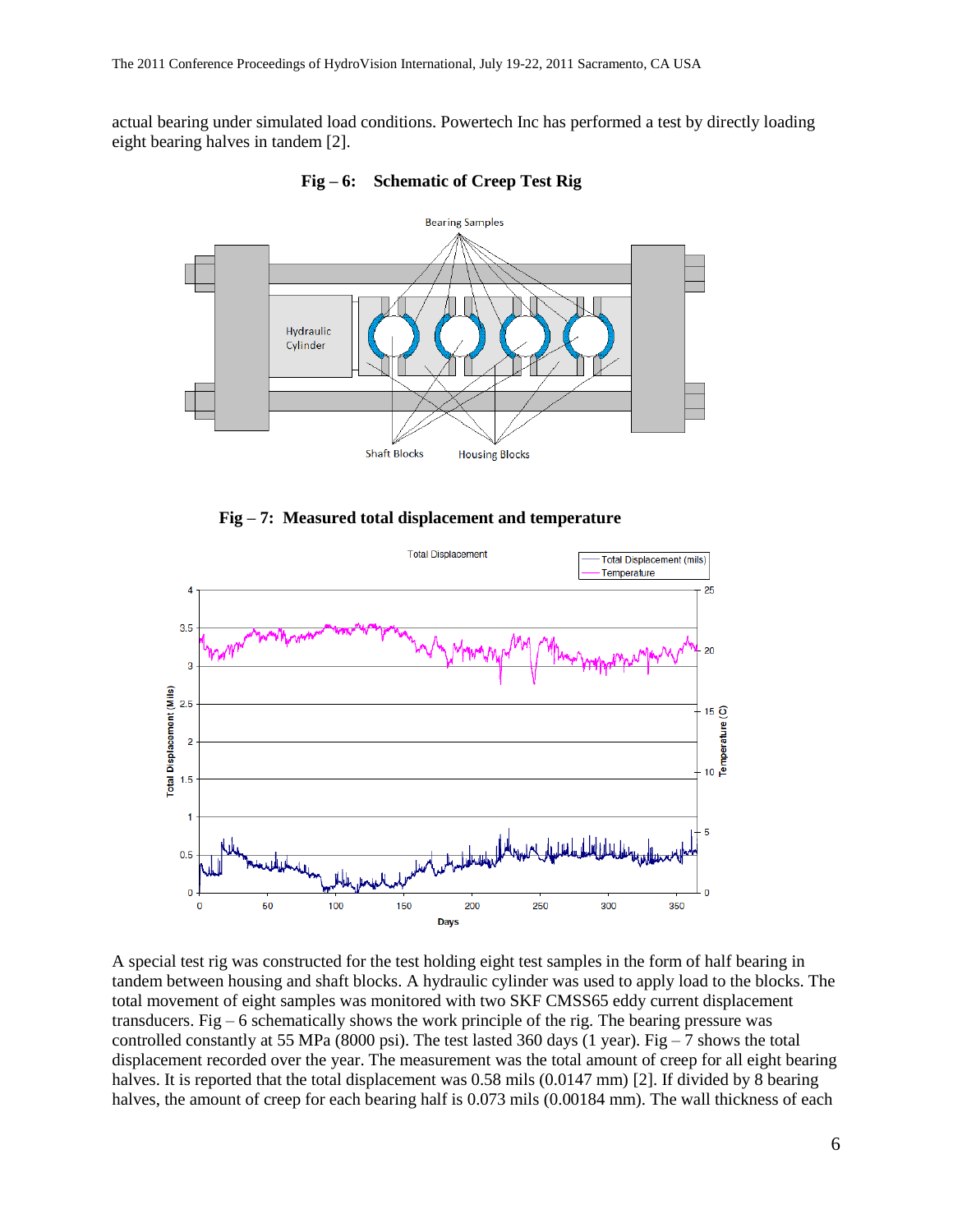sample was 9.53 mm. The creep to wall thickness ratio is  $0.00184/9.53 = 1.93 \times 10^{-4}$  mm/mm/year. From this test, it concludes that at given level of bearing pressure, the creep of ThorPlas is essentially negligible. Therefore, for most engineering applications, creep is not a concern.

## **3.0 Edge Loading Test**



**Fig – 8: Schematic of edge loading test principle**



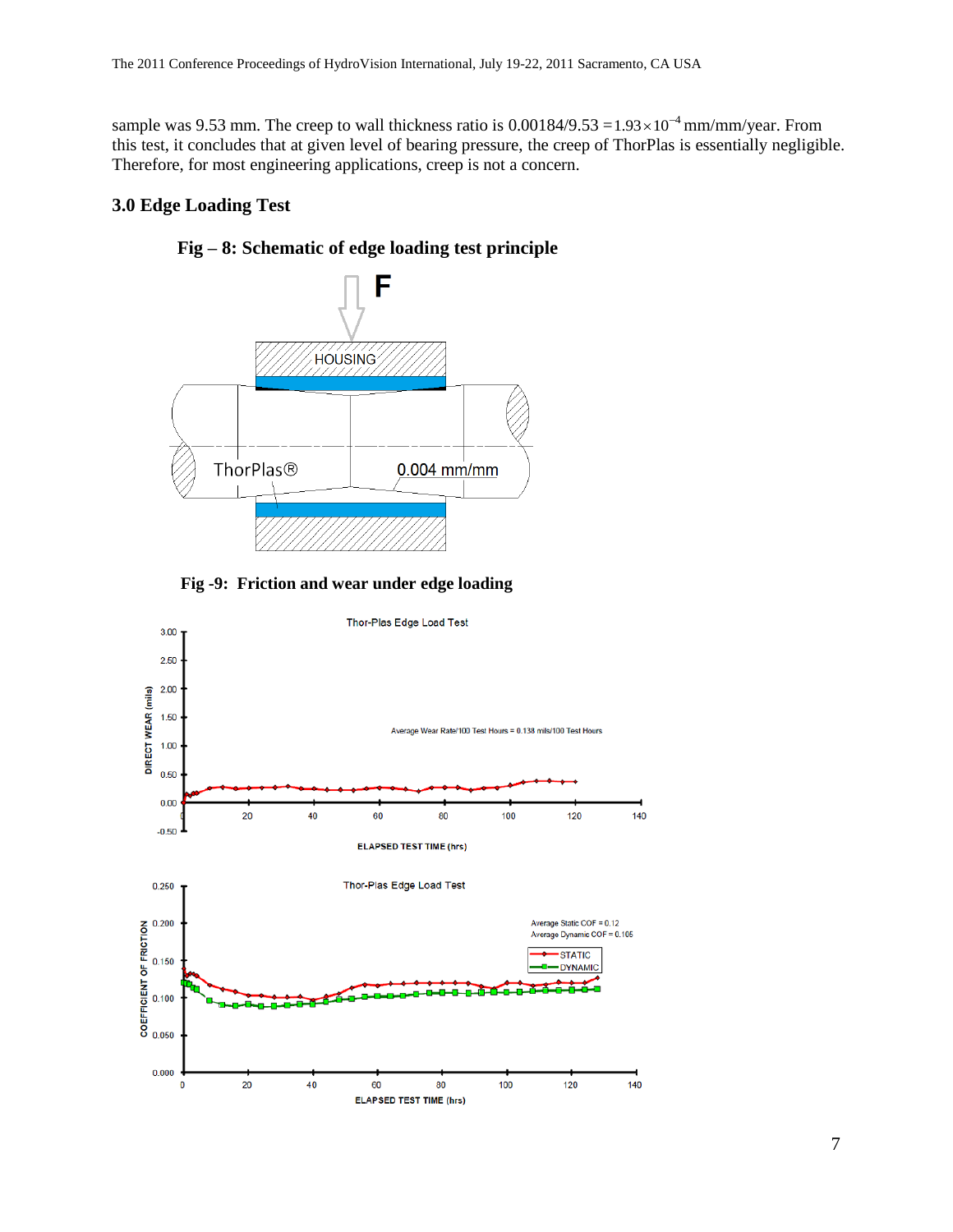Edge loading is one of the major concerns for turbine designers when selecting bearings for wicket gate applications. Shaft misalignment is used to describe a situation where several bearings on one shaft line are not concentric or the axes of shaft and bearings are not parallel. In terms of wicket gates, there are two major causes of shaft misalignment leading to edge loading: 1) the imperfect installation and 2) insufficient shaft stiffness. There are no statistics that can be used to predict what the maximum possible shaft slope to bearings should be. A case study [4] demonstrates that a shaft slope at bearing of 0.0023 mm/mm can cause the pressure at the edge to be 4 times the design pressure for a ThordPlas bearing and 15 times over designed for a common bronze bearing.

PowerTech Inc designed a test to simulate the edge loading condition of wicket gate bearings by means of machining a double taper with a slope 0.004 mm/mm on the shaft [8]. This amount of shaft slope is considered to be very high and covers the most severe edge loading working conditions. Fig -8 presents the principle of test rig construction.

All test parameters were set the same as those for the dry accelerated wear test as described in section 1.0 except that the shaft was ground to a taper as defined in [8]. The result [1] concluded that there was no evidence of damage on ThorPlas bearing after 130 hours of testing. The coefficient of friction and wear rate (Fig -9) is slightly higher than observed with the perfectly aligned shaft.

## **4.0 Bearing Design for Hydro Application**

## 4.1 Wicket gate bearings

The maximum design pressure over projected area is 31MPa for low speed continuous operation of ThorPlas bearings. The best way to determine the reaction forces of wicket gate bearing is to use Finite Element Analysis (FEA). If an FEA program is not available, the bearing reactions can be calculated using a partial analytical method proposed by N.N. Kovalev [9].

In this method, the shaft is considered as an ideal elastic beam, point–supported at bearing centers by three bearings. The static over-determined system can be separated into 3 individual conditions: (A) loaded by hydraulic pressure on guide vane only, (B) -loaded by gate ring pulling force only and (C) loaded by reaction force of upper bearing  $R_C$  (see Fig -10). Each individual loading case is statically determined. After calculating each case and adding together the results, one can determine the reactions and shaft slope of the entire system. In loading case (C), there are 3 unknowns including bearing reaction  $R_C$ . The 2-dimensional system however can only solve for two unknowns and thus one more equation is required to solve all variables. Shaft deflection at the upper bearing is chosen as such variable. This requires all reactions for lower, middle and upper bearings to be expressed as a function of deflection at the upper bearing. It is designated with " $y_C$ ". According to Fig -10, there is:

$$
y_C = y_{C1} + y_{C2} + y_{C3}
$$

The final value of " $y_C$ " shall be equal to the running clearance of the upper bearing which is a known design parameter. This provides sufficient information to solve the reactions force and shaft slopes at bearings. In the case study [4], it was confirmed that the calculated result with this method is very close to the result obtained by FEA analysis in terms of bearing reactions and shaft slopes.

(3)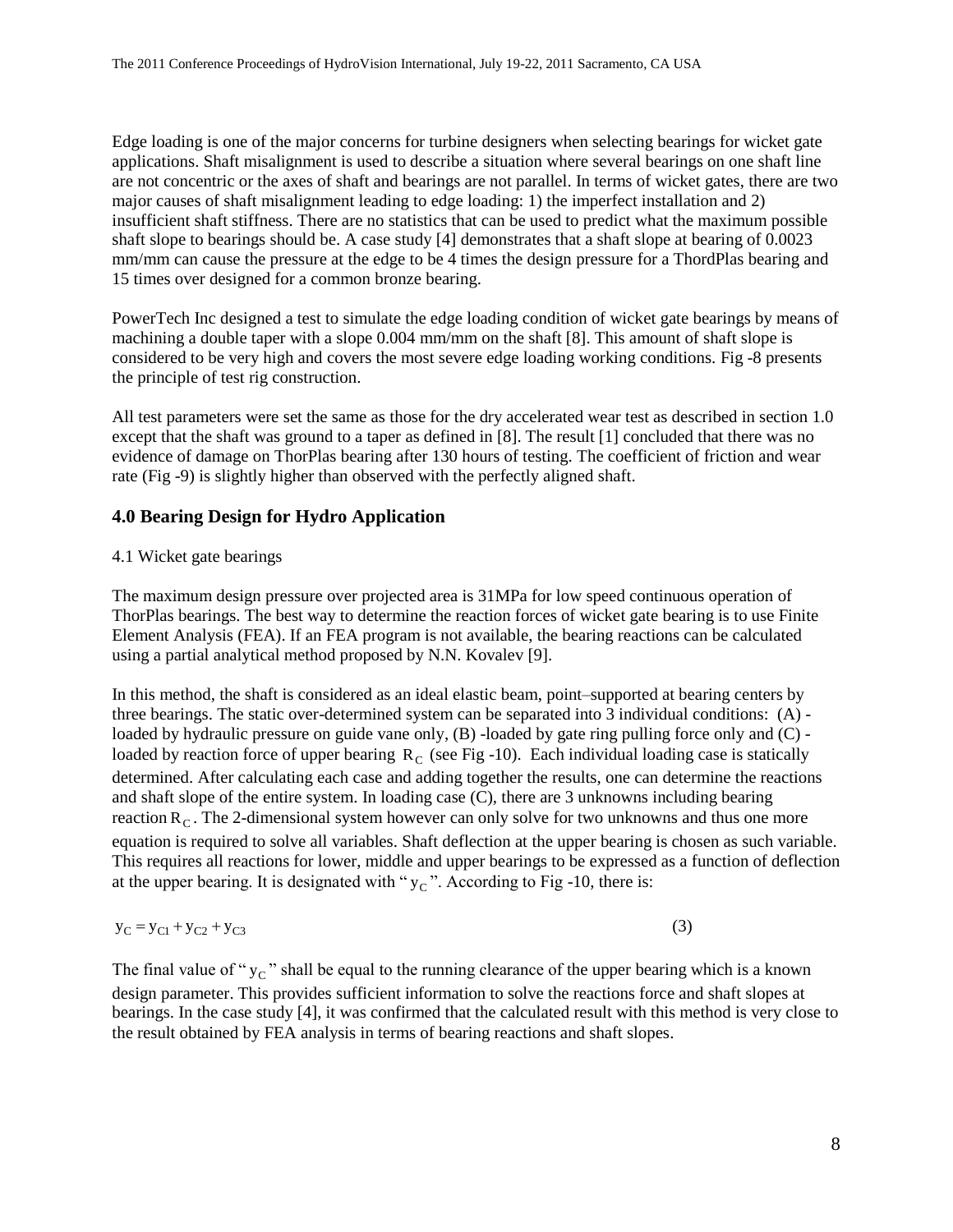

 **Fig - 10: Loading diagram of a typical wicket gate shaft [4]**

After obtaining bearing reaction and shaft slope at the bearing, following the procedure proposed by [4], one can obtain the maximum pressure due to edge loading. The maximum edge pressure under edge loading conditions is much higher than the nominal bearing pressure defined by load over projected bearing area. Therefore, in cases of severe edge loading, the nominal bearing pressure should be designed as low as possible so that the maximum edge pressure does not exceed the material strength limit. As a rule of thumb, the maximum edge pressure shall not in any case exceed the material yield strength published in the ThorPlas Engineering Manual [5].

An abrasive environment (water) is one of the most difficult problems of wicket gate bearings. The most effective way to prevent abrasive particles from entering the bearing is to install seals into bearing wall or bearing housing, depending on the design. If installing seals into bearing wall, sufficient thickness of bearing wall is required to accommodate the seal. In this case, the bearing wall is not only determined by the requirement for interference fit but also by the minimum size of seal. Experience has proven that the machined ThorSeals (supplied by Thordon) are very effective to prevent abrasives from getting into bearings. A typical ThorSeal is designed with 1.5 to 2.0 mm diametrical interference against shaft. This means that the inside diameter of the seal at lip is generally smaller than the shaft diameter by 1.5 to 2.0 mm. Therefore, in designing the shaft, a large chamfer is required on the shoulder of the shaft section with seal so that there is no damage to the seal when installing the shaft into bearings.

#### 4.2 Other applications

The ThorPlas bearings are self – lubricated and offer one of the cleanest installations in hydro turbine applications. Wherever the load capacities are met, they can be applied anywhere required. The most popular applications are the linkage bushings for the control mechanism and the Kaplan turbine hub bearings.